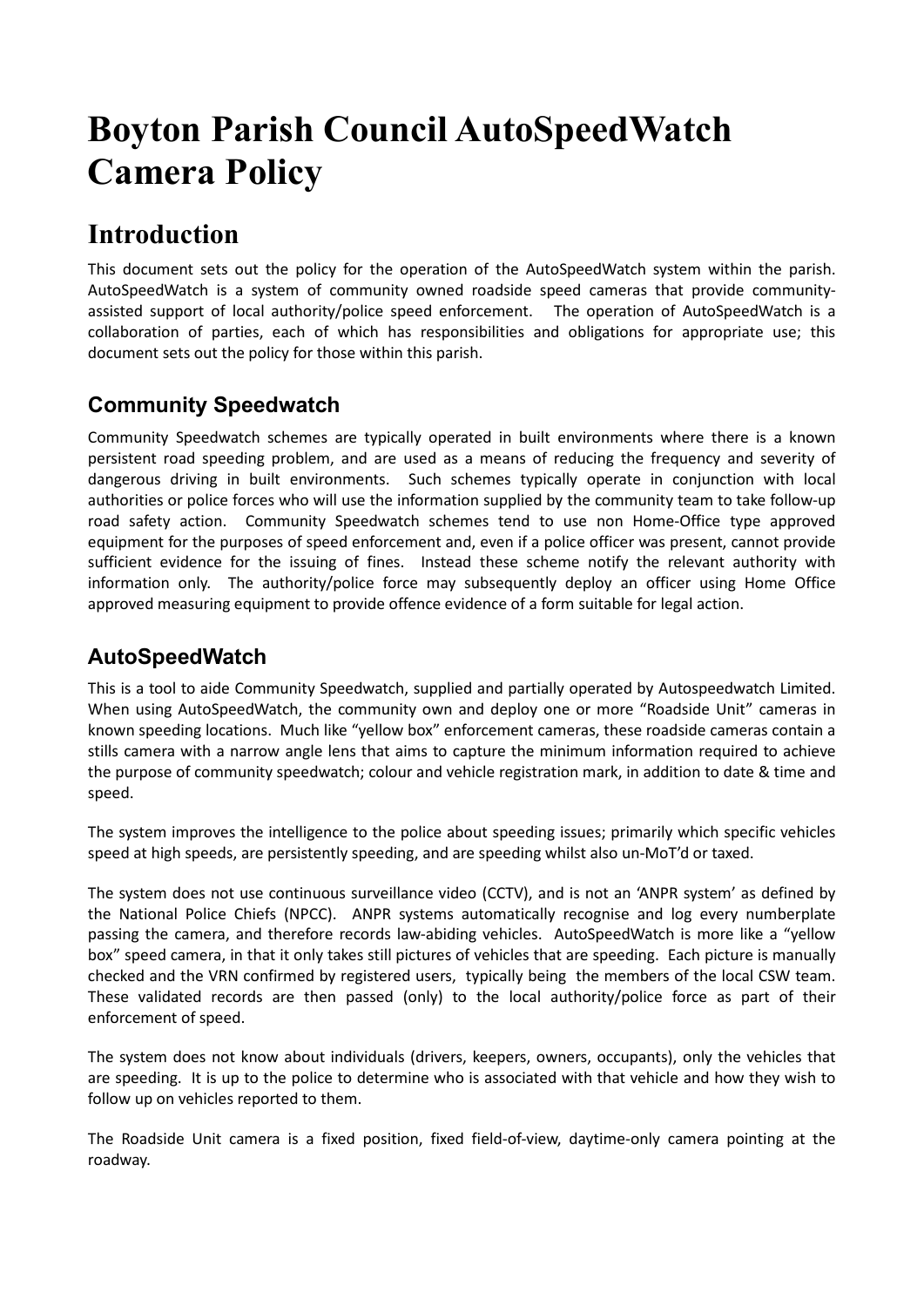The cameras take pictures of the rear of the vehicle so as to avoid the capturing of identifiable individuals. The purpose of this system is to record the speeding of the vehicle, not the identity of the individuals in the vehicle. The narrow field-of-view of the rear of the vehicle helps ensure identities are not captured.

The cameras cover road carriageways only at known speeding areas where other speed management techniques have been considered, and where practicable deployed. .

Images of speeding vehicles are captured by the Roadside Units and immediately securely transferred to a central server managed by Autospeedwatch Limited. These images are deliberately not stored on the Roadside Units themselves. Server records (comprising the location, time, and speed data associated with the image), are restricted to only those registered and authorised to view it under the terms of use of the system. Those people are:

- Autospeedwatch Limited server administration staff for the purposes of data control and management
- Registered community speedwatch team coordinators acting as an interface to police forces or local authority
- Registered community speedwatch team members acting on behalf of the coordinator
- Police Officers and Local Authority Officers for the purposes of speed management and law enforcement.

### **Need for use of Roadside Unit Cameras**

The need for use of these roadside units is evidenced by:

- Approximately 220 UK deaths a year where the cause is directly attributable to speeding, and a recognition that this parish has a known persistent speeding problem.
- Parishioners within this community being supportive of better management of the safety threat caused by speeding.
- Traditional Community Speedwatch schemes are not making persistent reduction on speeding, only whilst they are on-duty, or within a short period afterwards.
- Other measures, such as road calming engineering, installation of Vehicle Activated Signs, and increased presence of Road Traffic Officers being either unaffordable, impractical, or not sufficiently effective.

### **Objectives for the use of AutoSpeedWatch**

The objectives for the use of AutoSpeedWatch system / Roadside Units are to:

- 1. Improve road safety by deterrence of speeding by the very presence of the system.
- 2. Improve road safety by reducing speeding by assisting the police and local authorities in enforcement activities by:
	- providing "meta-data" on when and where speeding tends to occur, so as to improve policing efficiencies, and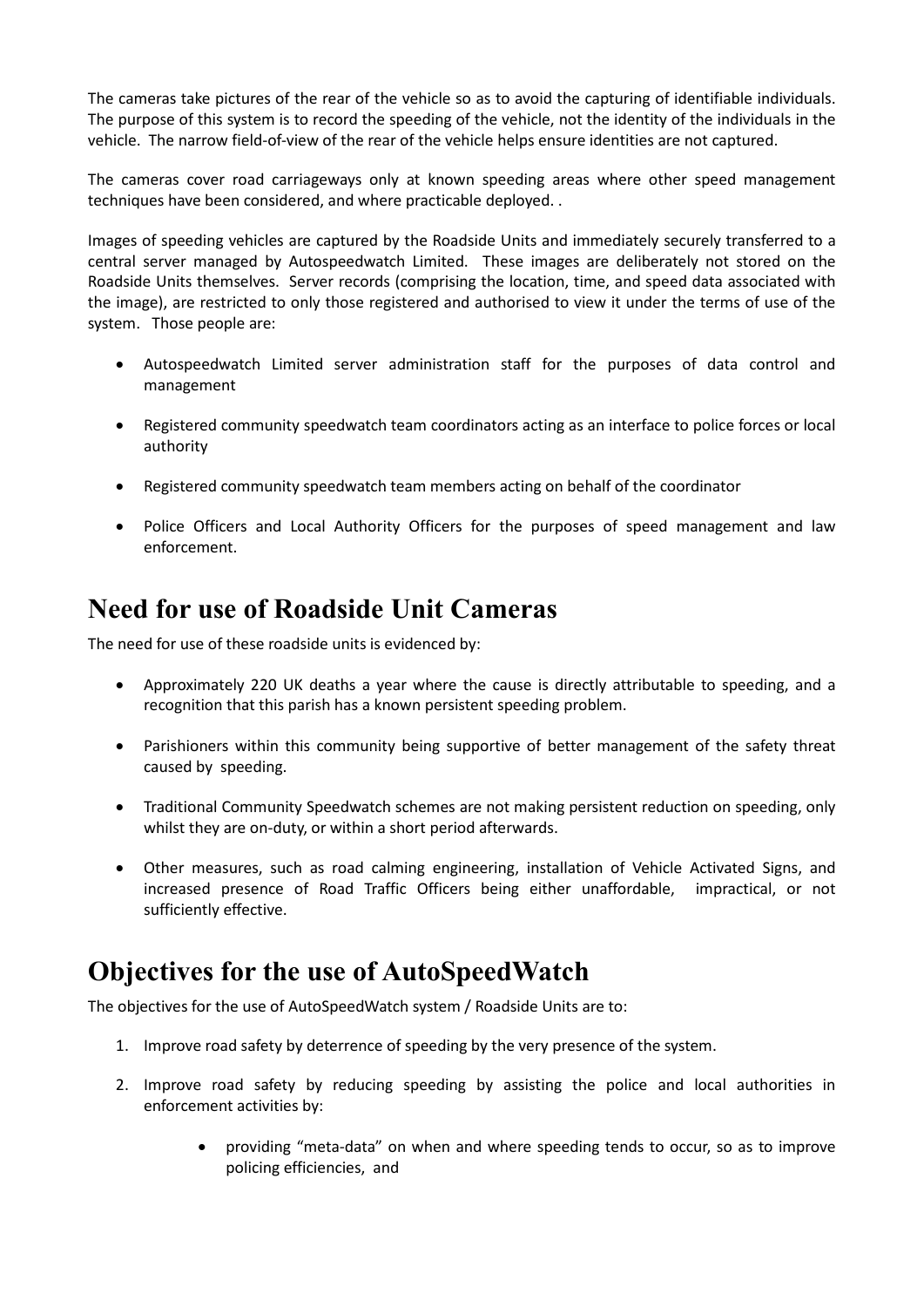- providing specific vehicle information describing when and where they repeatedly noted as generating a road safety threat.
- 3. Notify enforcement authorities of speeding vehicles that are also not roadworthy or have other safety concerns (un-taxed, un-MoT'd, and potentially un-insured).

#### **Parties involved in using AutoSpeedWatch:**

- 1. This parish; installing and operating the camera
- 2. Autospeedwatch Limited; Roadside Unit camera production and providing the system infrastructure for operating, storing & processing the information produced. Collating that information into road safety intelligence.
- 3. Police Force/Local Authority; receiving the intelligence produced by the system to help in the effective deployment of speed enforcement measures.

## **Policy**

#### **Autospeedwatch Limited policy**

The published policy of Autospeedwatch Limited in regard to AutoSpeedWatch is:

- to not surveil law abiding public
- to reduce surveillance of law-breaking to the minimum required to capture dangerous events
- to only capture vehicles, rather than individuals
- to actively seek to not capture information relating to specific individuals/keeper/owners/operators or other personal sensitive information covered by the Protection of Freedoms Act, the Data Protection Act, GDPR, and the guidelines and codes of practice from the Information Commissioners Office and the Surveillance Camera Commissioner
- to support community desire to help law enforcement of serious road risks without monitoring law abiding citizens
- to limit the access to, the storage, and the use of any collected data to the minimum required to assist the function of the police or local authorities in management of road safety
- to remove images and the related data as soon as practicable.

### **This councils policy**

The policy of this council is consistent with the AutoSpeedWatch policy. In addition the policy is:

- to only deploy cameras where speeding is known to be persistent and considered a threat to safety and/or amenity
- to install cameras such that they do not raise safety risks, or invade personal privacy
- to operate the cameras only for the purpose of supporting the enforcement of speeds